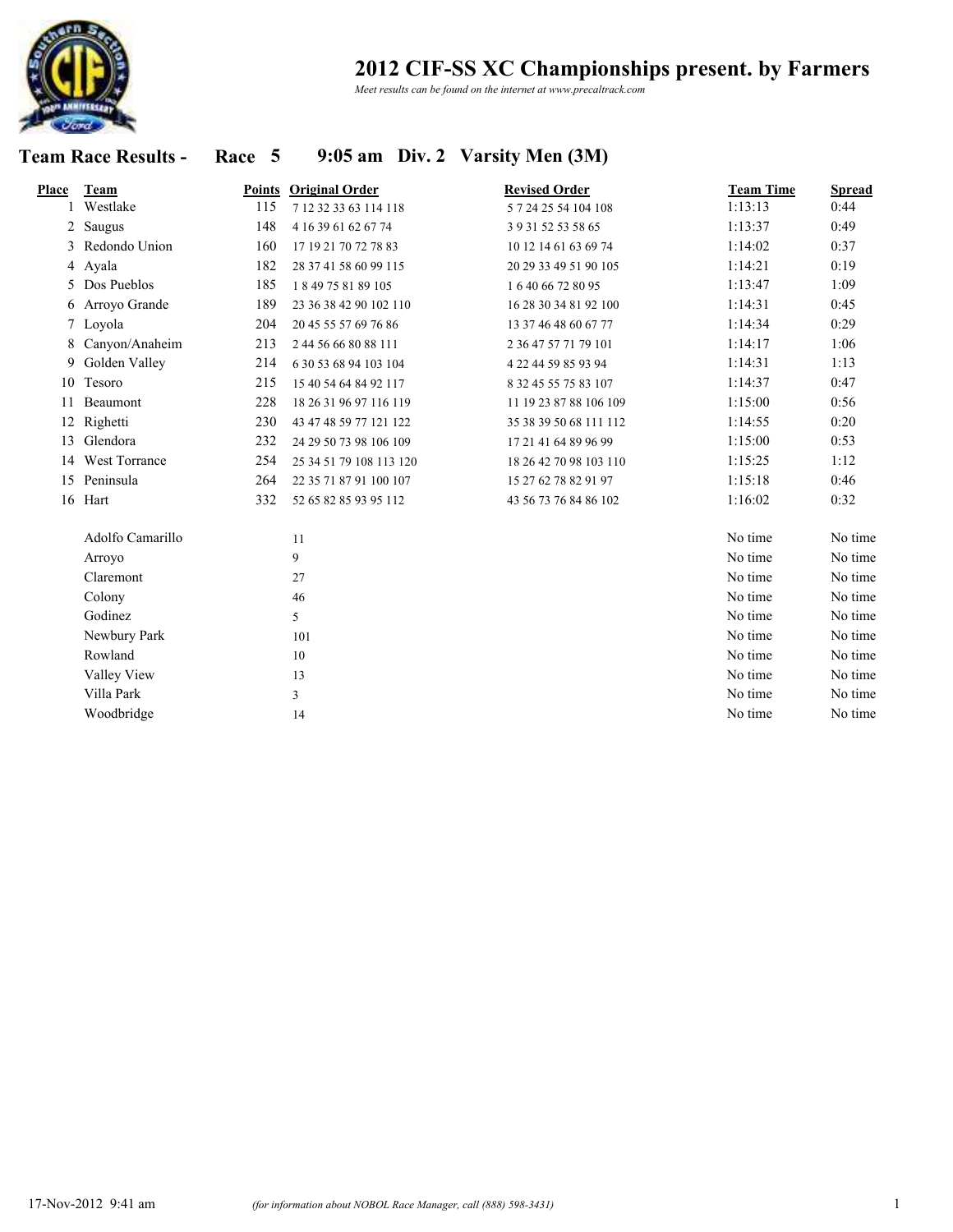

*Meet results can be found on the internet at www.precaltrack.com*

### **Individual Race Results - Race 5 9:05 am Div. 2 Varsity Men (3M)**

| PlaceName             | Yr | Team             | Time  | <b>Place Name</b>      | Yr | Team           | Time  |
|-----------------------|----|------------------|-------|------------------------|----|----------------|-------|
| 1 Fernandez, Bryan    | 12 | Dos Pueblos      | 14:06 | 54 Harper, Baylor      | 12 | Tesoro         | 14:57 |
| 2 Goins, Austin       | 12 | Canyon/Anaheim   | 14:08 | 55 Foster, Ben         | 12 | Loyola         | 14:58 |
| 3 Corcoran, Garrett   | 11 | Villa Park       | 14:08 | 56 Walsh, Wes          | 10 | Canyon/Anaheim | 14:58 |
| 4 Yarnall, Aj         | 12 | Saugus           | 14:12 | 57 Zambrano, Aaron     | 11 | Loyola         | 14:59 |
| 5 Penaloza, Jose      | 12 | Godinez          | 14:15 | 58 Scheerer, Evan      | 12 | Ayala          | 14:59 |
| 6 Del Valle, Nolan    | 12 | Golden Valley    | 14:16 | 59 Nicacio, Pablo      | 12 | Righetti       | 15:00 |
| 7 Giguere, Mikey      | 11 | Westlake         | 14:18 | 60 Martinez, Robert    | 12 | Ayala          | 15:00 |
| 8 Davis, Maxwell      | 12 | Dos Pueblos      | 14:19 | 61 Pearson, Alex       | 11 | Saugus         | 15:01 |
| 9 Garcia, Samuel      | 12 | Arroyo           | 14:20 | 62 Fisher, Austin      | 12 | Saugus         | 15:01 |
| 10 Galvez, David      | 12 | Rowland          | 14:21 | 63 Rigby, Graham       | 10 | Westlake       | 15:02 |
| 11 Gonzalez, Joel     | 12 | Adolfo Camarillo | 14:23 | 64 Cottle, Jacob       | 12 | Tesoro         | 15:02 |
| 12 Peterson, Rocky    | 12 | Westlake         | 14:23 | 65 Sherfey, Josh       | 12 | Hart           | 15:03 |
| 13 Nunez, Emilio      | 12 | Valley View      | 14:25 | 66 Lamberth, Chance    | 9  | Canyon/Anaheim | 15:04 |
| 14 Marshall, Jackson  | 11 | Woodbridge       | 14:26 | 67 Zabilski, Brian     | 10 | Saugus         | 15:04 |
| 15 Curran, Scott      | 11 | Tesoro           | 14:30 | 68 Garcia, Timothy     | 12 | Golden Valley  | 15:05 |
| 16 Ornelas, Rodrigo   | 12 | Saugus           | 14:32 | 69 Brandt, Robert      | 10 | Loyola         | 15:06 |
| 17 Herold, Dustin     | 11 | Redondo Union    | 14:33 | 70 Suarez, Carlos      | 10 | Redondo Union  | 15:06 |
| 18 Palmer, Doug       | 12 | Beaumont         | 14:35 | 71 Megeff, Brennen     | 12 | Peninsula      | 15:10 |
| 19 Tait, William      | 11 | Redondo Union    | 14:36 | 72 Radi, Waseem        | 11 | Redondo Union  | 15:10 |
| 20 Lewis, Josh        | 12 | Loyola           | 14:37 | 73 Hernandez, Garrett  | 12 | Glendora       | 15:11 |
| 21 Malone-White, Evan | 12 | Redondo Union    | 14:37 | 74 Walker, Ethan       | 11 | Saugus         | 15:12 |
| 22 Sanson, Stephen    | 12 | Peninsula        | 14:38 | 75 Greening, John      | 11 | Dos Pueblos    | 15:12 |
| 23 Cowan, Trevor      | 12 | Arroyo Grande    | 14:38 | 76 Lebove, Jesse       | 12 | Loyola         | 15:13 |
| 24 Sanchez, Ryan      | 12 | Glendora         | 14:38 | 77 De La Cruz, Esteban | 12 | Righetti       | 15:13 |
| 25 Lapovich, Grant    | 12 | West Torrance    | 14:39 | 78 Klatte, Garret      | 12 | Redondo Union  | 15:13 |
| 26 Oseguera, Scott    | 12 | Beaumont         | 14:40 | 79 Baddour, Yousef     | 9  | West Torrance  | 15:13 |
| 27 Baeskens, Jimmy    | 12 | Claremont        | 14:40 | 80 Thompson, Ryan      | 10 | Canyon/Anaheim | 15:14 |
| 28 Avila, Anthony     | 11 | Ayala            | 14:41 | 81 Smith, Cole         | 11 | Dos Pueblos    | 15:15 |
| 29 Kirwin, Jeff       | 10 | Glendora         | 14:44 | 82 Orona, Andrew       | 11 | Hart           | 15:16 |
| 30 Tinoco, Brendan    | 12 | Golden Valley    | 14:44 | 83 Yamaya, Takehiro    | 11 | Redondo Union  | 15:16 |
| 31 Vizcarra, Andres   | 10 | Beaumont         | 14:44 | 84 Mcgrew, Collin      | 12 | Tesoro         | 15:17 |
| 32 O'Bryan, Sean      | 11 | Westlake         | 14:45 | 85 Gentner, Max        | 12 | Hart           | 15:17 |
| 33 Costa, Chris       | 11 | Westlake         | 14:45 | 86 Mcandrews, John     | 11 | Loyola         | 15:17 |
| 34 Nakahara, Michael  | 12 | West Torrance    | 14:46 | 87 Fautsting, Robbie   | 12 | Peninsula      | 15:18 |
| 35 Hinsch, Hayden     | 12 | Peninsula        | 14:48 | 88 Gradijan, Travis    | 9  | Canyon/Anaheim | 15:22 |
| 36 Corley, Jonathan   | 12 | Arroyo Grande    | 14:48 | 89 York, Ben           | 12 | Dos Pueblos    | 15:22 |
| 37 Tran, Samuel       | 12 | Ayala            | 14:49 | 90 Mash, Nate          | 12 | Arroyo Grande  | 15:23 |
| 38 Maule, Blake       | 12 | Arroyo Grande    | 14:50 | 91 Tusnadi, Gabor      | 10 | Peninsula      | 15:24 |
| 39 Janaslani, Anthony | 12 | Saugus           | 14:51 | 92 Couser, Rhys        | 11 | Tesoro         | 15:25 |
| 40 Kushen, Sander     | 10 | Tesoro           | 14:51 | 93 Walker, Billy       | 12 | Hart           | 15:29 |
| 41 Eagon, Christian   | 12 | Ayala            | 14:52 | 94 Contereas, Luke     | 11 | Golden Valley  | 15:29 |
| 42 Sarver, Jake       | 11 | Arroyo Grande    | 14:52 | 95 Anuario, Gil        | 12 | Hart           | 15:30 |
| 43 Deleon, Alec       | 10 | Righetti         | 14:53 | 96 Coleman, Justin     | 12 | Beaumont       | 15:30 |
| 44 Selevos, Andrew    | 11 | Canyon/Anaheim   | 14:53 | 97 Gross, Zach         | 11 | Beaumont       | 15:31 |
| 45 Rafferty, Connor   | 12 | Loyola           | 14:54 | 98 Seale, Parker       | 10 | Glendora       | 15:31 |
| 46 Valenzuela, Nick   | 12 | Colony           | 14:54 | 99 Delbuono, Michael   | 11 | Ayala          | 15:31 |
| 47 Mcnamara, Conor    | 12 | Righetti         | 14:54 | 100 Maarek, Rafael     | 10 | Peninsula      | 15:32 |
| 48 Perez, Oabanel     | 11 | Righetti         | 14:55 | 101 Byrne, Jonathan    | 11 | Newbury Park   | 15:33 |
| 49 Mcguan, Andrew     | 11 | Dos Pueblos      | 14:55 | 102 Nichols, John      | 11 | Arroyo Grande  | 15:35 |
| 50 Duke, Mike         | 11 | Glendora         | 14:56 | 103 Kamarsu, Siddu     | 12 | Golden Valley  | 15:35 |
| 51 Kassa, Tewodros    | 12 | West Torrance    | 14:56 | 104 Friend, Lyvan      | 12 | Golden Valley  | 15:38 |
| 52 Rubira, Ruben      | 10 | Hart             | 14:57 | 105 Bradford, Tyler    | 11 | Dos Pueblos    | 15:41 |
| 53 Bautista, Arnold   | 11 | Golden Valley    | 14:57 | 106 Johnny, Samuel     | 10 | Glendora       | 15:44 |
|                       |    |                  |       |                        |    |                |       |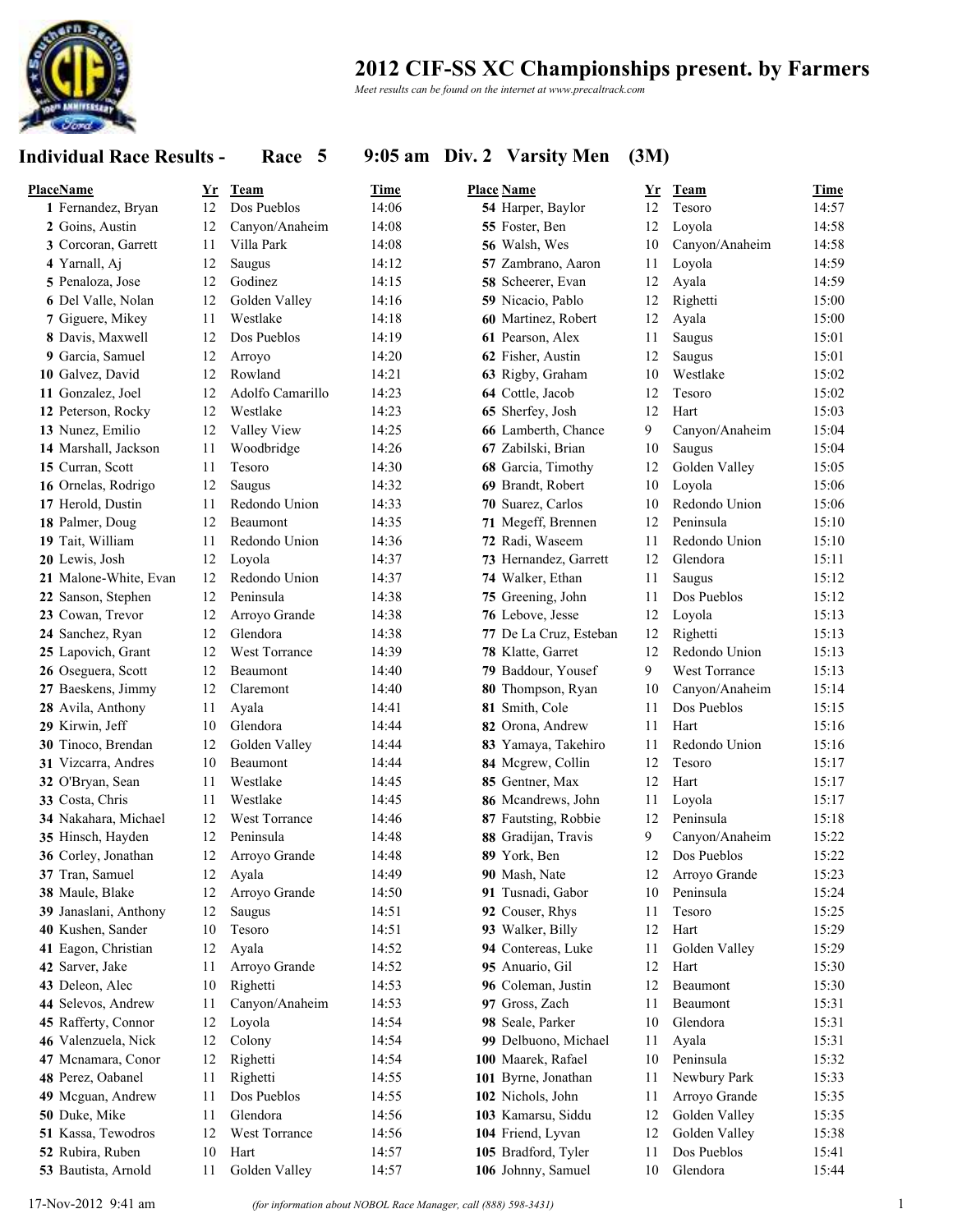| <u>PlaceName</u>       | Yr | Team           | Time  | <b>Place Name</b> | Yr Team | Time |
|------------------------|----|----------------|-------|-------------------|---------|------|
| 107 Mendosa, Alex      | 11 | Peninsula      | 15:48 |                   |         |      |
| 108 Lubs, Spencer      | 11 | West Torrance  | 15:51 |                   |         |      |
| 109 Payne, Damon       | 11 | Glendora       | 15:54 |                   |         |      |
| 110 Miles, John        | 11 | Arroyo Grande  | 15:54 |                   |         |      |
| 111 Delgado, Mark      | 11 | Canyon/Anaheim | 15:55 |                   |         |      |
| 112 Kaufman, Mac       | 10 | Hart           | 15:56 |                   |         |      |
| 113 Chintalachar, Ravi | 10 | West Torrance  | 15:59 |                   |         |      |
| 114 Finch, Ryan        | 10 | Westlake       | 16:08 |                   |         |      |
| 115 Lam, Lucas         | 12 | Avala          | 16:18 |                   |         |      |
| 116 Delgado, Andres    | 9  | Beaumont       | 16:22 |                   |         |      |
| 117 Torres, Bryce      | 12 | Tesoro         | 16:23 |                   |         |      |
| 118 Soules, Matt       | 10 | Westlake       | 16:24 |                   |         |      |
| 119 Gozzip, David      | 10 | Beaumont       | 16:29 |                   |         |      |
| 120 Ampo, Christian    | 10 | West Torrance  | 16:36 |                   |         |      |
| 121 Castillo, Jared    | 11 | Righetti       | 16:40 |                   |         |      |
| 122 Arriaga, Alfredo   | 11 | Righetti       | 16:41 |                   |         |      |
|                        |    |                |       |                   |         |      |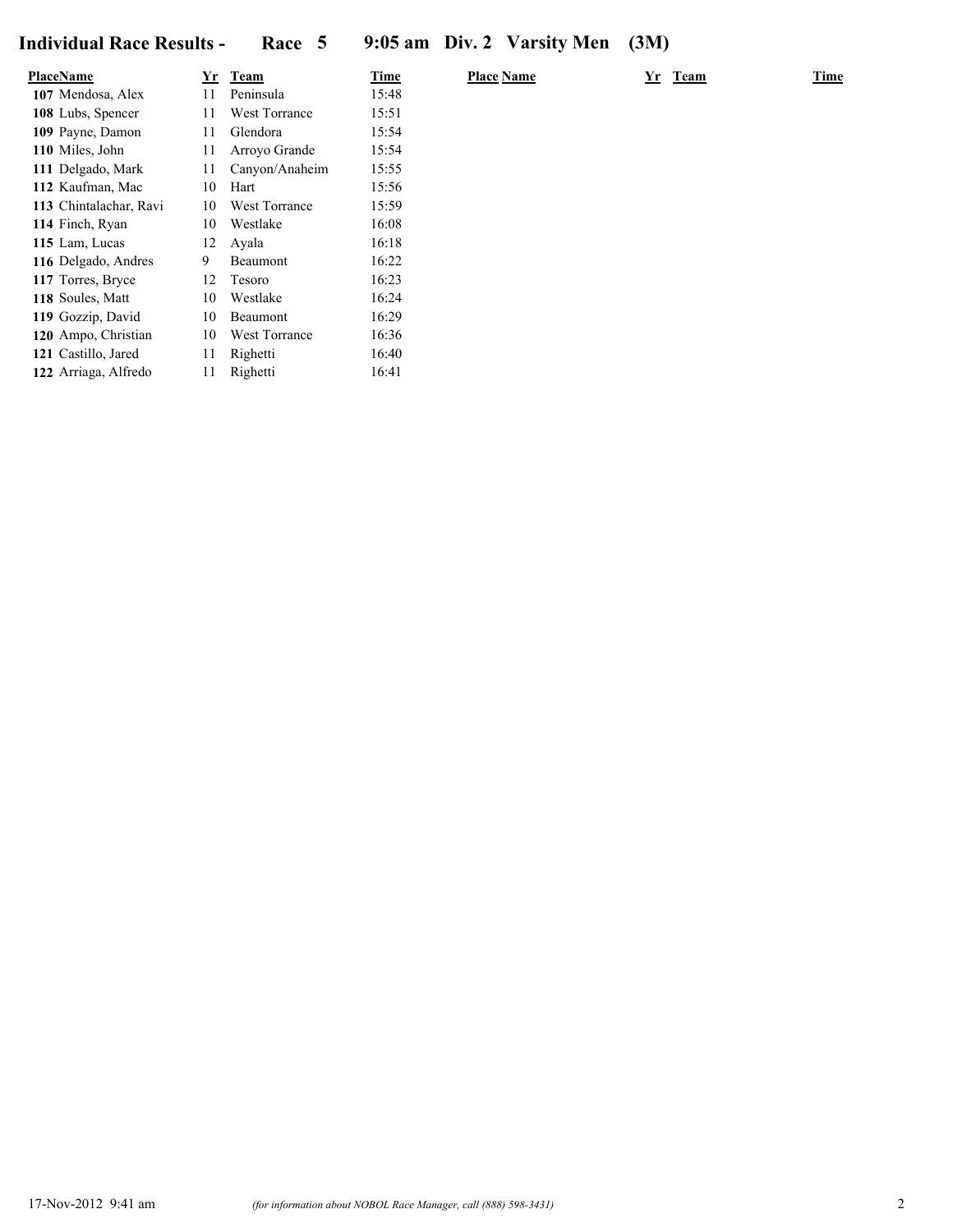

*Meet results can be found on the internet at www.precaltrack.com*

## **Team Race Results - Race 9 10:25 am Div. 3 Varsity Men (3M)**

| Place | <b>Team</b>       | Points | <b>Original Order</b>    | <b>Revised Order</b>   | <b>Team Time</b> | <b>Spread</b> |
|-------|-------------------|--------|--------------------------|------------------------|------------------|---------------|
|       | Palos Verdes      | 56     | 69 12 17 20 76 78        | 581115176971           | 1:13:06          | 0:20          |
|       | 2 Brea Olinda     | 123    | 7 10 28 47 51 71 92      | 692341446485           | 1:14:02          | 0:41          |
|       | 3 St. John Bosco  | 146    | 1 36 40 42 52 53 54      | 1 30 34 36 45 46 47    | 1:14:23          | 0:56          |
|       | 4 Jurupa Hills    | 157    | 2 24 35 59 61 89 91      | 2 20 29 52 54 82 84    | 1:14:46          | 1:05          |
|       | 5 Paso Robles     | 162    | 25 32 41 44 49 56 73     | 21 26 35 38 42 49 66   | 1:14:56          | 0:16          |
|       | 6 Beverly Hills   | 191    | 11 13 50 68 72 96 113    | 10 12 43 61 65 89 106  | 1:15:26          | 0:57          |
|       | 7 Oak Park        | 200    | 4 5 45 83 85 87 97       | 3 4 39 76 78 80 90     | 1:15:33          | 1:21          |
| 8     | Corona del Mar    | 213    | 29 31 33 69 82 105 110   | 24 25 27 62 75 98 103  | 1:15:58          | 0:54          |
| 9     | Cathedral         | 224    | 26 34 58 63 74 100 109   | 22 28 51 56 67 93 102  | 1:16:06          | 0:45          |
| 10    | San Marcos        | 227    | 22 38 57 62 79 84 115    | 18 32 50 55 72 77 108  | 1:16:10          | 0:54          |
|       | 11 Laguna Hills   | 235    | 19 39 46 67 93 98 101    | 16 33 40 60 86 91 94   | 1:16:18          | 1:11          |
|       | 12 Rubidoux       | 250    | 8 43 60 81 86 107 114    | 7 37 53 74 79 100 107  | 1:16:25          | 1:22          |
| 13    | Los Altos         | 302    | 16 55 75 80 106 111 116  | 14 48 68 73 99 104 109 | 1:17:32          | 1:25          |
|       | 14 Granite Hills  | 317    | 37 66 70 88 90 118 119   | 31 59 63 81 83 111 112 | 1:17:46          | 0:58          |
|       | 15 Bonita         | 325    | 23 64 77 94 99 104 108   | 19 57 70 87 92 97 101  | 1:17:55          | 1:14          |
|       | 16 Mater Dei      | 350    | 15 65 95 102 103 112 117 | 13 58 88 95 96 105 110 | 1:18:21          | 1:20          |
|       | <b>Buena Park</b> |        | 3                        |                        | No time          | No time       |
|       | Rio Mesa          |        | 27                       |                        | No time          | No time       |
|       | San Luis Obispo   |        | 30                       |                        | No time          | No time       |
|       | Santa Margarita   |        | 14                       |                        | No time          | No time       |
|       | South Pasadena    |        | 1821                     |                        | No time          | No time       |
|       | Yucca Valley      |        | 48                       |                        | No time          | No time       |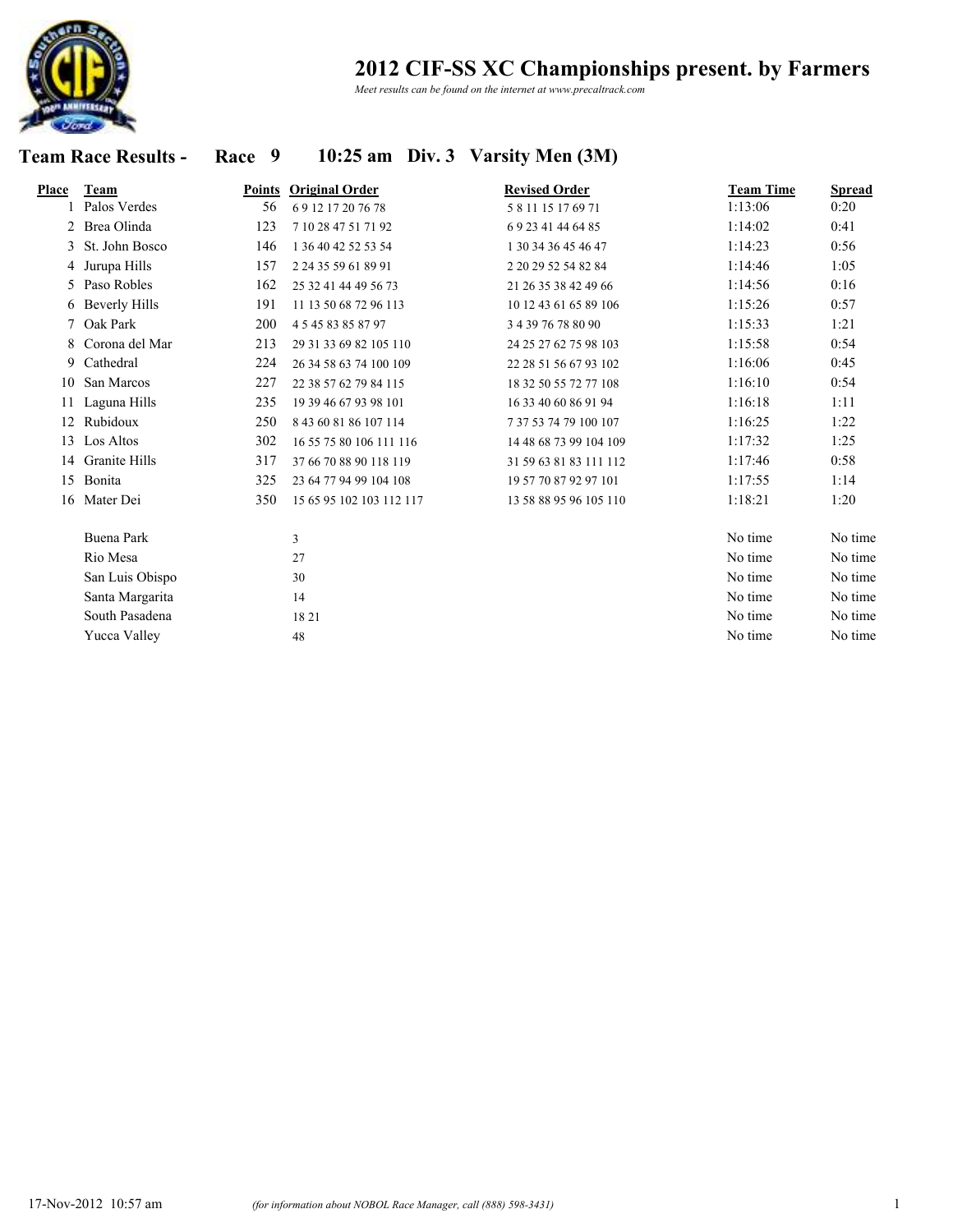

*Meet results can be found on the internet at www.precaltrack.com*

### **Individual Race Results - Race 9 10:25 am Div. 3 Varsity Men (3M)**

| <b>PlaceName</b>        | <u>Yr</u> | <b>Team</b>                       | Time  | <b>Place Name</b>              | Yr       | <b>Team</b>          | <b>Time</b> |
|-------------------------|-----------|-----------------------------------|-------|--------------------------------|----------|----------------------|-------------|
| 1 Smith, Myles          | 12        | St. John Bosco                    | 14:13 | 54 Barrios, Carlos             | 10       | St. John Bosco       | 15:13       |
| 2 Teran, Michael        | 10        | Jurupa Hills                      | 14:17 | 55 De Los Santos, Christian 11 |          | Los Altos            | 15:15       |
| 3 Solarza, Gilbert      | 12        | Buena Park                        | 14:20 | 56 Stair, Nick                 | 12       | Paso Robles          | 15:16       |
| 4 Thedinga, Patrick     | 12        | Oak Park                          | 14:27 | 57 Swider, Nicholas            | 11       | San Marcos           | 15:19       |
| 5 Bazargan, Sahm        | 11        | Oak Park                          | 14:27 | 58 Gomez, Ian                  | 12       | Cathedral            | 15:21       |
| 6 Celestin, Casey       | 11        | Palos Verdes                      | 14:27 | 59 Ortega, Luis                | 10       | Jurupa Hills         | 15:21       |
| 7 Koryta, Brennon       | 11        | Brea Olinda                       | 14:28 | 60 Martinez, Izai              | 12       | Rubidoux             | 15:21       |
| 8 Ramos, Luis           | 10        | Rubidoux                          | 14:28 | 61 Rodriguez, Joseph           | 11       | Jurupa Hills         | 15:22       |
| 9 Dreibelbis, Ryland    | 12        | Palos Verdes                      | 14:29 | 62 Heuchert, Alex              | 12       | San Marcos           | 15:22       |
| 10 Tamagno, Austin      | 9         | Brea Olinda                       | 14:30 | 63 Amondsen, James             | 12       | Cathedral            | 15:24       |
| 11 Flesch, Eli          | 12        | <b>Beverly Hills</b>              | 14:35 | 64 Diab, Hany                  | 11       | Bonita               | 15:26       |
| 12 Irish, Miles         | 11        | Palos Verdes                      | 14:37 | 65 Hall, Dalton                | 12       | Mater Dei            | 15:27       |
| 13 Batra, Chanan        | 12        | <b>Beverly Hills</b>              | 14:42 | 66 Jordan, Wallace             | 10       | Granite Hills        | 15:27       |
| 14 Marasigan, Gabriel   | 12        | Santa Margarita                   | 14:43 | 67 Foundoulis, Jamie           | 12       | Laguna Hills         | 15:28       |
| 15 Hulme, Michael       | 10        | Mater Dei                         | 14:45 | 68 Karlin, Aaron               | 11       | <b>Beverly Hills</b> | 15:29       |
| 16 Huizar, Mark         | 12        | Los Altos                         | 14:46 | 69 May, Greg                   | 12       | Corona del Mar       | 15:30       |
| 17 Diaz, Zach           | 12        | Palos Verdes                      | 14:46 | 70 Lindstrom, James            | 10       | Granite Hills        | 15:31       |
| 18 Messana, Paul        | 12        | South Pasadena                    | 14:46 | 71 Orozco, Dimaggio            | 11       | Brea Olinda          | 15:32       |
| 19 Koch, Kyle           | 12        | Laguna Hills                      | 14:47 | 72 Vericella, Sebestian        | 12       | <b>Beverly Hills</b> | 15:32       |
| 20 Robinson, Lucas      | 11        | Palos Verdes                      | 14:47 | 73 Serpa, Ethan                | 11       | Paso Robles          | 15:32       |
| 21 Wilson, Joshua       | 11        | South Pasadena                    | 14:48 | 74 Ayala, Luis                 | 12       | Cathedral            | 15:35       |
| 22 Sorensen, Ryan       | 11        | San Marcos                        | 14:48 | 75 Campos, Sergio              | 12       | Los Altos            | 15:37       |
| 23 Nobbs, Dillon        | 11        | Bonita                            | 14:49 | 76 Beall, Ryan                 | 12       | Palos Verdes         | 15:38       |
| 24 Reed, Devon          | 10        | Jurupa Hills                      | 14:49 | 77 Miller, Troy                | 11       | Bonita               | 15:39       |
| 25 Farrell, Aidan       | 12        | Paso Robles                       | 14:50 | 78 Dupas, Sam                  | 12       | Palos Verdes         | 15:40       |
| 26 Nevarez, Michael     | 10        | Cathedral                         | 14:50 | 79 Odell, Walker               | 10       | San Marcos           | 15:42       |
| 27 Fitzgerald, James    | 10        | Rio Mesa                          | 14:51 | 80 Elizarraras, Julian         | 12       | Los Altos            | 15:43       |
| 28 Garcia, Skyler       | 10        | Brea Olinda                       | 14:51 | 81 Sandoval, Pedro             | 10       | Rubidoux             | 15:43       |
| 29 Meckler, Reid        | 12        | Corona del Mar                    | 14:52 | 82 Hold, Ethan                 | 11       | Corona del Mar       | 15:46       |
|                         | 12        |                                   | 14:53 |                                |          | Oak Park             | 15:47       |
| 30 Ernst, Josh          | 12        | San Luis Obispo<br>Corona del Mar | 14:54 | 83 Frey, Adam<br>84 Logan, Joe | 11<br>11 | San Marcos           | 15:48       |
| 31 Parks, Teddy         | 11        | Paso Robles                       | 14:55 |                                | 12       | Oak Park             |             |
| 32 Ravera, Kyle         |           |                                   |       | 85 Carlson, Chris              |          |                      | 15:48       |
| 33 Keith, Spencer       | 11        | Corona del Mar                    | 14:56 | 86 Ochoa, Jorge                | 10       | Rubidoux             | 15:50       |
| 34 Ruiz, Matthew        | 11        | Cathedral                         | 14:56 | 87 Jimenez, Matthew            | 10       | Oak Park             | 15:53       |
| 35 Aguilera, Daniel     | 11        | Jurupa Hills                      | 14:57 | 88 Lish, Ethan                 | 11       | Granite Hills        | 15:54       |
| 36 Rodriguez, Kevin     | 11        | St. John Bosco                    | 14:57 | 89 Gonzalez, Isac              | 10       | Jurupa Hills         | 15:55       |
| 37 Oliver, Noah         | 12        | Granite Hills                     | 14:58 | 90 Ingram, Josh                | 12       | Granite Hills        | 15:56       |
| 38 Salas, Eric          | 11        | San Marcos                        | 14:59 | 91 Cabrera, Nathan             | 11       | Jurupa Hills         | 15:57       |
| 39 Koch, Eric           | 12        | Laguna Hills                      | 15:01 | 92 Janneck, John               | 12       | Brea Olinda          | 15:57       |
| 40 Solorza, Ruben       | 12        | St. John Bosco                    | 15:02 | 93 Bostwick-Pope, Blaize       | 11       | Laguna Hills         | 15:58       |
| 41 Chamberlain, Zachary | 10        | Paso Robles                       | 15:02 | 94 Torres, Justin              | 10       | Bonita               | 15:58       |
| 42 Lopez, Josh          | 11        | St. John Bosco                    | 15:02 | 95 Mckinley, Matt              | 12       | Mater Dei            | 15:59       |
| 43 Raymundo, Rodriguez  | 12        | Rubidoux                          | 15:03 | 96 Mcalister, Sean             | 10       | <b>Beverly Hills</b> | 16:00       |
| 44 Kwiatkowski, Matthew | 12        | Paso Robles                       | 15:03 | 97 Goldstein, Ben              | 12       | Oak Park             | 16:01       |
| 45 Jones, Eric          | 12        | Oak Park                          | 15:04 | 98 Wasley, Tristan             | 10       | Laguna Hills         | 16:01       |
| 46 Wasley, Collin       | 12        | Laguna Hills                      | 15:04 | 99 Megorden, Peter             | 10       | Bonita               | 16:03       |
| 47 Escobar, Angel       | 10        | Brea Olinda                       | 15:04 | 100 Munoz, Elias               | 11       | Cathedral            | 16:04       |
| 48 Larson, Jeff         | 11        | Yucca Valley                      | 15:05 | 101 Ross, Chad                 | 12       | Laguna Hills         | 16:04       |
| 49 Yoshida, Noah        | 12        | Paso Robles                       | 15:06 | 102 Adams, Josh                | 10       | Mater Dei            | 16:05       |
| 50 Wolfe, Aaron         | 11        | <b>Beverly Hills</b>              | 15:08 | 103 Alvarado, Jonathan         | 12       | Mater Dei            | 16:05       |
| 51 Daedler, Jared       | 12        | Brea Olinda                       | 15:09 | 104 Anderson, Noah             | 9        | Bonita               | 16:07       |
| 52 Estrada, Branden     | 10        | St. John Bosco                    | 15:09 | 105 Gronendyke, Dylan          | 12       | Corona del Mar       | 16:10       |
| 53 Roberts, Christian   | 12        | St. John Bosco                    | 15:12 | 106 Norris, Adam               | 11       | Los Altos            | 16:11       |